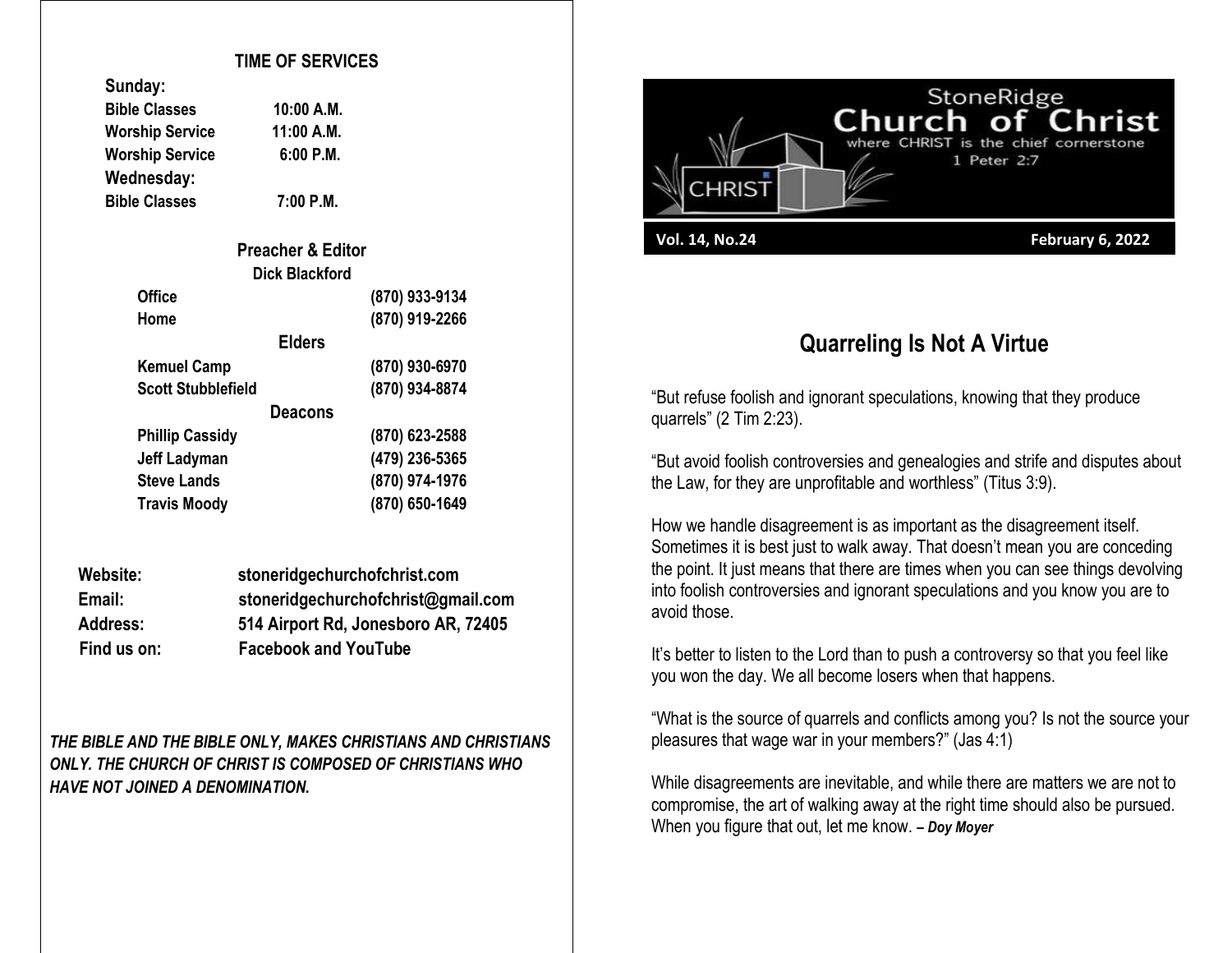#### *Remembering*

The beauty of a memory Is that it's aways there. Like a penny in your pocket, You can take it anywhere.

And when your heart is heavy And your eyes are filled with tears, You can focus on a memory, And travel through the years,

Your heart can visit happy times, When laughter filled the air, And the presence of your loved one, Will lessen your despair.

So, as you travel on in life Take comfort as you go, In a lifetime of "sweet memories," Of one who loved you so! *-unknown*

 *It's probably just as well that we can't come back and see what they did with what we couldn't take with us.*

 *Many people who plan to be saved from their sins at the eleventh hour, die at 10:30.*

### *God requires efforts and not results.*

## *News/Notes/Quotes*

**THE SICK. Judy Johnson** came home from the hospital but has been readmitted. Continue to remember her in prayer… **Terri Jo Cureton** continues to recover from foot surgery and should be graduating from wearing a boot real soon …. **Madonna Vines** continues to recuperate at home from heart procedures… **Donald Crisler** continues his treatment for cancer…Remember our shutins: **Gail Brooks** and **Rita Kieffer** are both at St. Bernard Village…**Shirley Coots** at Lawrence County Nursing Home (hospice care)…**Joyce Riley** is now at St. Elizabeth's Place…**Charles Bradsher** at Craighead County Nursing Home… **Beverly Allen** confined at home.

**BEREAVED.** We grieve with Virginia Bishop on the loss of Jerry Bishop to the Covid virus. Jerry has been a member of the congregation here for a number of year. He was a good person and one of the most humble men I know. We will feel the loss for a long time. His funeral will be tomorrow at Emerson's at 10:30 with visitation at 9:30.

FEBRUARY BIRTHDAYS. 3<sup>rd</sup> – Shirley Coots; 6<sup>th</sup> – Melissa Cassidy, Jean Evans, Matt Sullivan; 9<sup>th</sup> – Creed Moody; 12<sup>th</sup> – Leon Christenberry, Ashey Ladyman;  $13<sup>th</sup>$  – Michael Cureton;  $15<sup>th</sup>$  – Crockett Murphy;  $18<sup>th</sup>$  – Charles Bradsher, Pat Markle; 20<sup>th</sup> – Betty Shrable; 21<sup>st</sup> – Rita Kieffer, Melissa Pierce;  $24<sup>th</sup>$  – Beverly Smith;  $25<sup>th</sup>$  – Sarah Beth Campbell, Ronald Dunman;

 *The world has forgotten, in its preoccupation with Left and Right, that there is an Above and Below.*

 *Every saint this side of heaven should be concerned with every sinner this side of hell.*

 *A religion that does nothing, costs nothing, and sacrifices nothing, is worth nothing.*